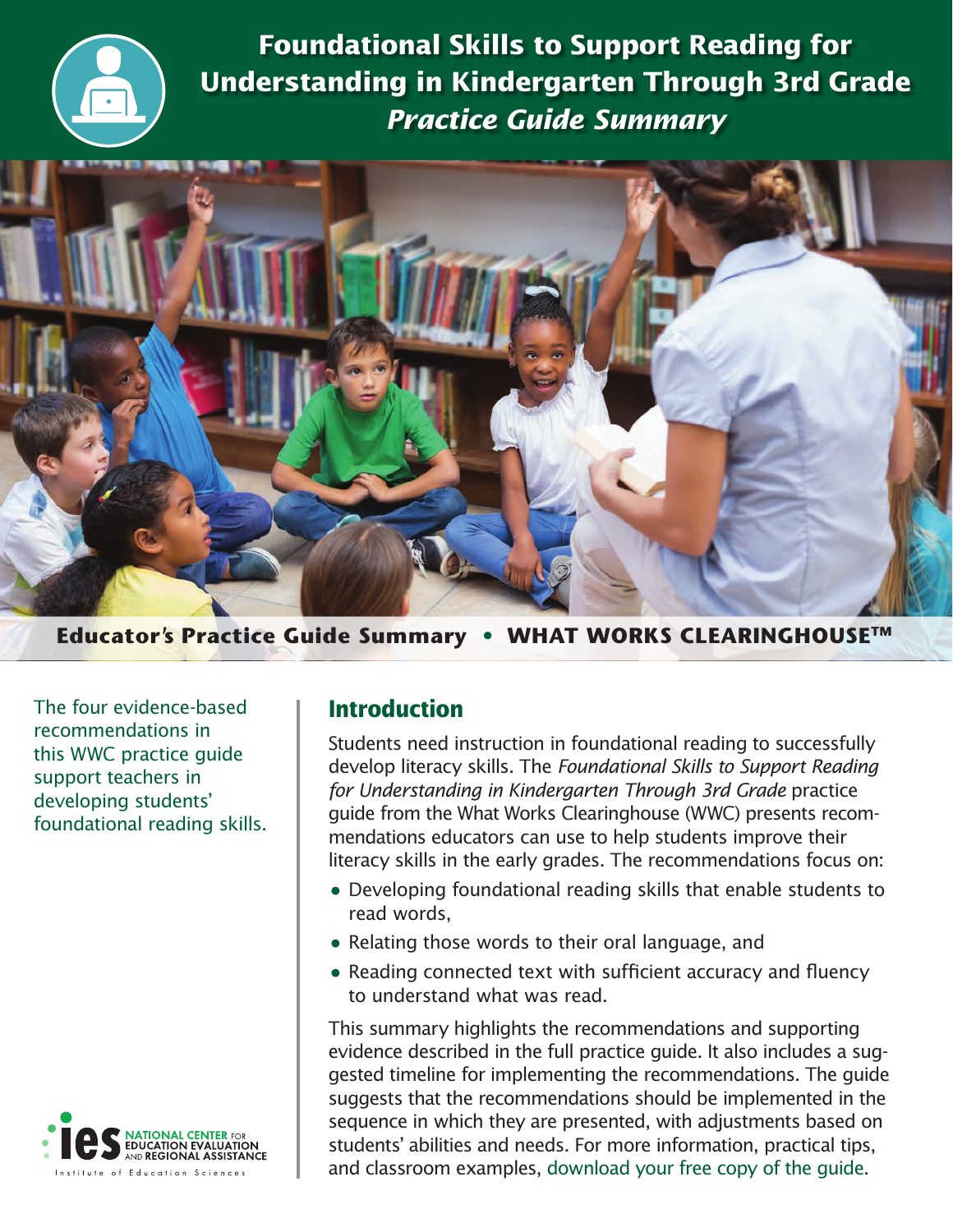## **Recommendations in this practice guide:**

- **1.** Teach students academic language skills, including the use of inferential and narrative language, and vocabulary knowledge.
- **2.** Develop awareness of the segments of sound in speech and how they link to letters.
- **3.** Teach students to decode words, analyze word parts, and write and recognize words.
- **4.** Ensure that each student reads connected text every day to support reading accuracy, fluency, and comprehension.

# **Recommendation 1.**

# **Teach students academic language skills, including the use of inferential and narrative language, and vocabulary knowledge.**

Academic language is a critical component of oral language. Academic language skills enable students to understand the formal structures and words found in books and school, such as *summarize*, *describe*, and *connect*. Types of academic language skills include the use of inferential language, narrative language, and academic vocabulary words. Inferential language instruction supports students' ability to think analytically and to understand text that connects ideas from multiple contexts. Students with more advanced narrative language skills can follow increasingly intricate series of events, such as stories, historical events, phenomena in nature, and instructions. By guiding students to develop their academic language skills, teachers can mitigate some of the challenges that students encounter when learning to comprehend text.

## **How to carry out the recommendation**

**1. Engage students in conversations that support the use and comprehension of inferential language.** Develop students' inferential language—such as predicting, problem-solving, hypothesizing, or contrasting—with conversations before, during, and after read-alouds or other activities. Use open-ended questions to challenge students to think about the messages in both narrative and informational texts and how those messages apply to the world around them—by connecting events to their own lives,



hypothesizing causal relationships, or solving problems. Teachers should model how to provide reasoned answers that fully address the questions and illustrate critical thinking. Prompt students to include additional detail; to connect the targeted idea and their response; and to answer with general statements that are not tied to the specific characters, events, or facts presented in the text.

#### **2. Explicitly engage students in developing narrative language skills.** Teach narrative language skills to help readers organize information in a logical sequence, as well as to connect that information using appropriate complex grammatical structures. Students can learn complex grammatical structures (such as compound sentences), elements of linguistic structure (such as verb phrases), and elements of story grammar (such as plot and setting) and the specific elements of narrative language that are used to describe experiences or events during whole-class or small-group lessons. Students can develop narrative language skills both before they learn basic text reading skills and while they are in the process of mastering those skills. Introduce students to each new element or structure, model how to use the element to connect and expand ideas, and then provide continued opportunities for students to practice using the new elements. Support students' use of the elements by scaffolding their responses. Engage students in the use of narrative language through activities that ask them to predict or summarize a story or factual information or to develop detailed descriptions.

**3. Teach academic vocabulary in the context of other reading activities.** Introduce students to academic vocabulary that is relevant in many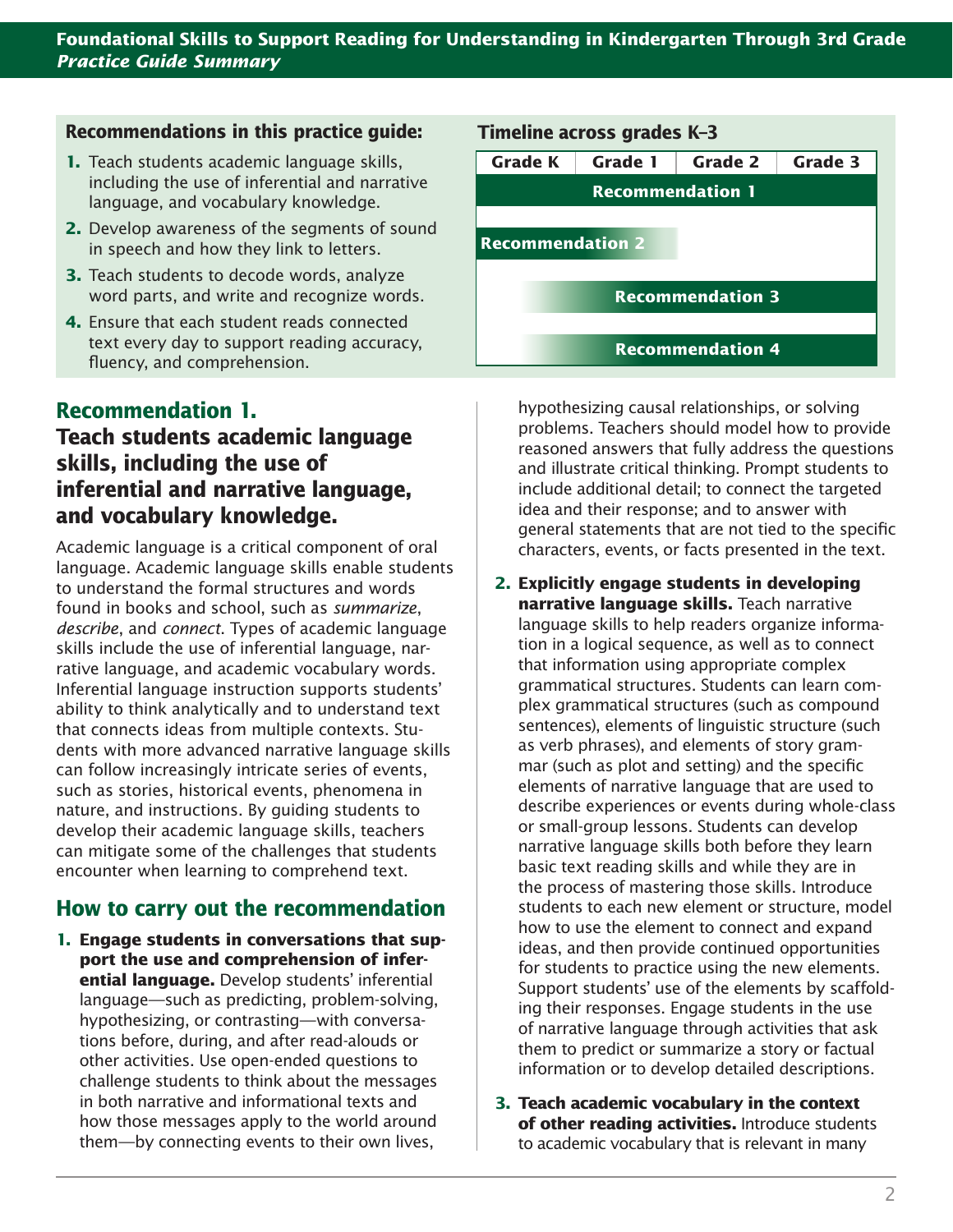subject areas, including words or grammatical rules that support content that students are reading or learning. Appropriate words are those that will occur frequently throughout the school year and in a variety of contexts and are likely unfamiliar to most students (for example, *investigate*). After introducing students to new words, encourage deeper understanding by providing extended opportunities for them to use and discuss the

words. Activities that support deeper understanding allow students to make connections between a new vocabulary word and other known words, relate the word to their own experiences, differentiate between correct and incorrect uses of the word, and generate and answer questions that include the word. Ensure that students encounter new academic vocabulary words or phrases in many different contexts throughout the day and year.

## **Defining academic language skills**



## **Recommendation 2. Develop awareness of the segments of sound in speech and how they link to letters.**

Teaching students to recognize and manipulate the segments of sound in words and to link those sounds to letters is necessary to prepare them to read words and comprehend text.<sup>1</sup> The ability to isolate sounds and then link those sounds to letters will help students read about 70 percent of regular monosyllabic words, such as *fish*, *sun*, and *eat*. 2 Teachers should begin the instruction described in this recommendation as soon as possible. Once students know a few consonant and vowel sounds and their corresponding letters, they can start to sound out and blend those letters into simple words, which is discussed more in Recommendation 3.

# **How to carry out the recommendation**

**1. Teach students to recognize and manipulate segments of sound in speech.** Teach students how to recognize that words are made up of individual sound units. Demonstrate that sentences can be broken into words and then that some words can be broken into smaller words. Have students practice identifying individual words in sentences or compound words. Next, demonstrate how words can be broken into syllables. Once students can break words into syllables, teach them to recognize even smaller units within a syllable. Finally, teach students to isolate and manipulate individual phonemes, the smallest units of sound in a word.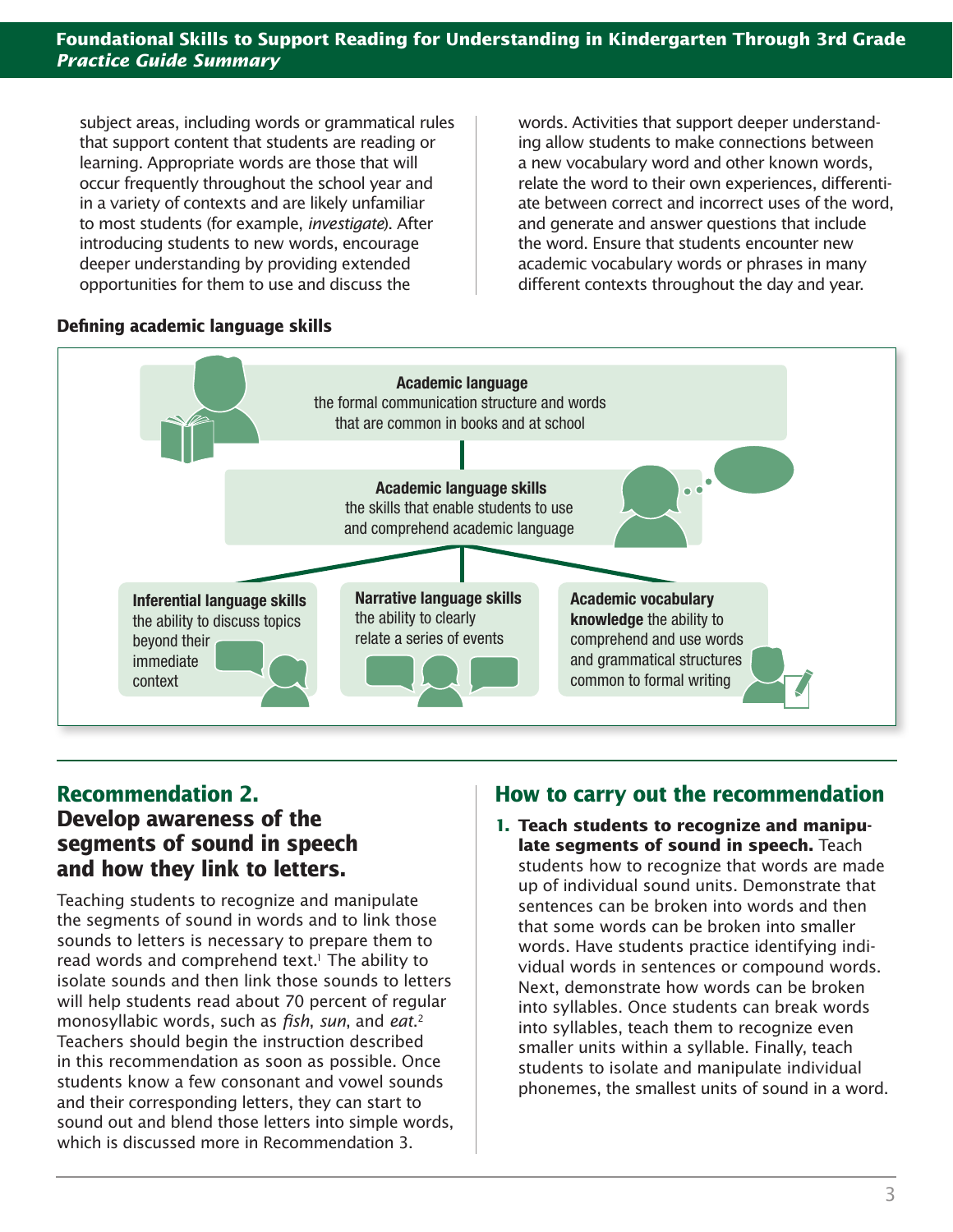#### **Dividing compound words**



#### **2. Teach students letter–sound relations.**

Once students have learned to isolate phonemes in speech, teach them each letter of the alphabet and its corresponding sounds, working with a few phonemes at a time. Present consonants and short vowel sounds represented by single letters first because these appear frequently in words students will encounter in the early stages of reading. Introduce consonant blends (e.g., *fl*, *sm*, *st*), common two-letter consonant digraphs (e.g., *sh*, *th*, *ch*), then teach long vowels with silent *e*, and finally two-letter vowel teams (vowel digraphs such as *ea* and *ou*). For each phoneme, begin by naming the letter or letters that represent the phoneme (e.g., connecting the letter *p* to the sound that the letter makes or identifying the letters *s* and *h* for the sound *sh* makes). Introduce the letters in both uppercase and lowercase. Next, show a memorable picture of a familiar, regular word containing that phoneme (e.g., *pig*). For each picture, tell students a story that incorporates the corresponding sound of the letter so

# **Recommendation 3. Teach students to decode words, analyze word parts, and write and recognize words.**

Once students know a few consonants and vowels, they can begin to apply their letter–sound knowledge to decode and read words in isolation or in

that they remember the character and the sound when they see the letter in print. Ensure that students continue to practice with each phoneme.

## **3. Use word-building and other activities to link students' knowledge of letter–sound relationships with phonemic awareness.**

The final step in teaching students to link sounds to letters (the alphabetic principle) is connecting their awareness of how words are segmented into sounds with their knowledge of different letter–sound relationships. This allows students to begin spelling and decoding words. Use wordbuilding exercises to enhance students' awareness of how words are composed and how each letter or phoneme in a word contributes to its spelling and pronunciation. See [pp. 19 and 20](https://ies.ed.gov/ncee/wwc/Docs/PracticeGuide/wwc_foundationalreading_070516.pdf#page=31) of the guide for activities teachers can use for this instruction, which can begin as soon as students have learned their first few letter sounds.

### **Sample memorable picture and letter of the alphabet**



connected text.3 Students also need to learn how to break down and read complex words by segmenting the words into pronounceable word parts. To do this, students must understand morphology, or the knowledge of meaningful word parts in the language. Learning to recognize letter patterns and word parts, and understanding that sounds relate to letters in predictable and unpredictable ways,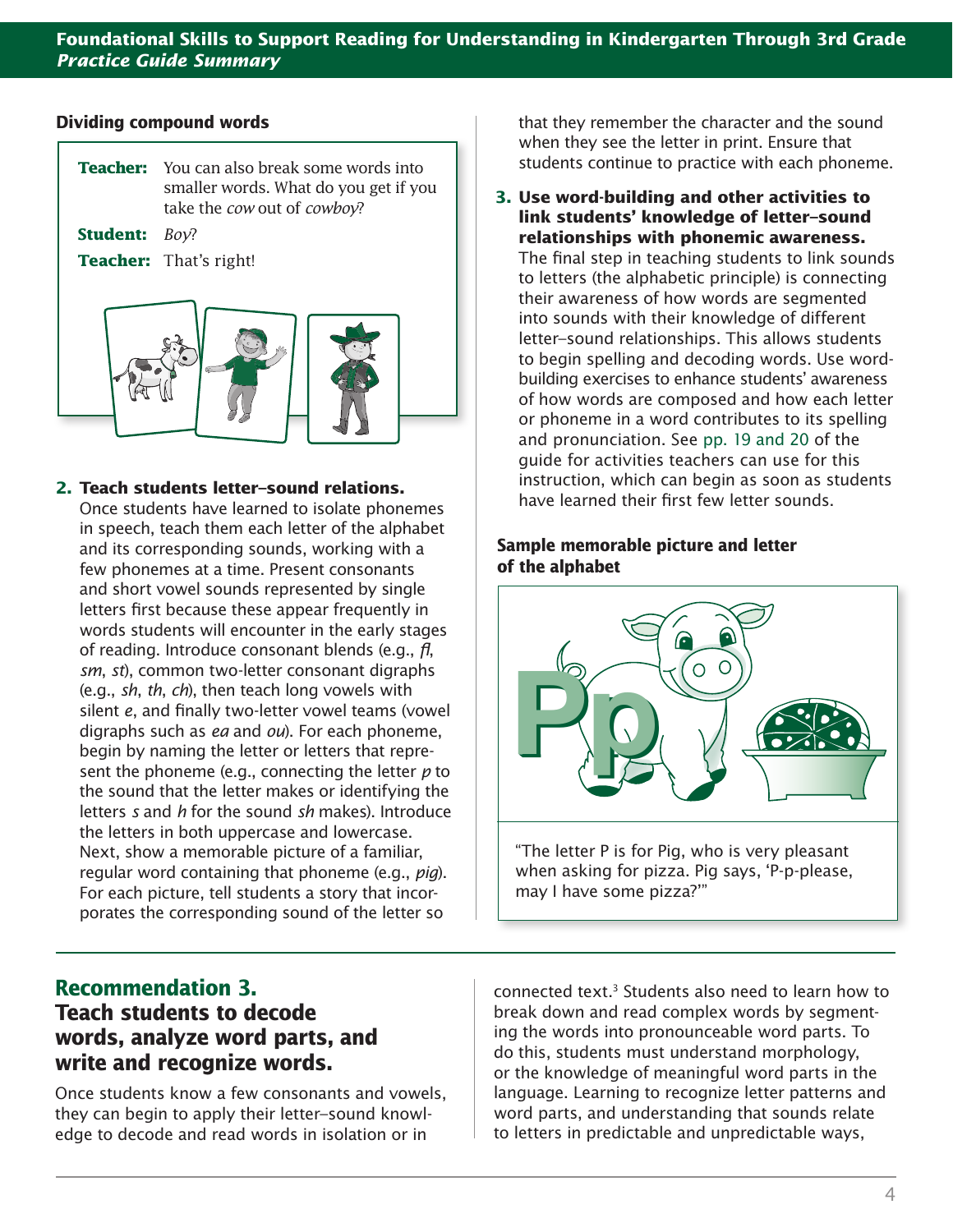#### **Blending** *hat* **by chunking and sounding out**

| <b>Chunking</b>                                    | <b>Sounding Out</b>                             |
|----------------------------------------------------|-------------------------------------------------|
| <b>Teacher:</b> How does this word start?          | <b>Teacher:</b> How does this word start?       |
| <b>Student:</b> $/h/$                              | <b>Student:</b> $/h/$                           |
| <b>Teacher:</b> Then what's the next sound?        | <b>Teacher:</b> Then what's the next sound?     |
| <b>Student:</b> $/a/$                              | <b>Student:</b> $/a/$                           |
| <b>Teacher:</b> What sound do you get when you put | <b>Teacher:</b> And then what sound comes next? |
| those two together?                                | <b>Student:</b> $/t/$                           |
| <b>Student:</b> /ha/                               | <b>Teacher:</b> What happens when you put them  |
| <b>Teacher:</b> And then what sound comes next?    | together?                                       |
| <b>Student:</b> $/t/$                              | <b>Student:</b> $/h//a//t/$                     |
| <b>Teacher:</b> What happens when you add          | <b>Teacher:</b> What is the word?               |
| /ha/ and $/t$ /?                                   | <b>Student:</b> Hat!                            |
| <b>Student:</b> Hat!                               |                                                 |

will help students decode and read increasingly complex words. It will also help them to read with greater fluency, accuracy, and comprehension. As word recognition becomes easier, students can focus more on word meaning when they read, ultimately supporting reading comprehension.

# **How to carry out the recommendation**

- **1. Teach students to blend letter sounds and sound–spelling patterns from left to right within a word to produce a recognizable pronunciation.** Teach students to blend—or how to read a word systematically from left to right by combining each successive letter or combination of letters into one sound. Teachers can instruct students to blend either by chunking sounds or by sounding out each letter individually and then saying the sounds again quickly. In the chunking approach, students use letter tiles to combine the first and second letter sounds and letter–sound combinations (multiple letters producing one sound) and practice them as one chunk before adding the next sound to form another chunk, as illustrated above. For the sounding-out approach to blending, demonstrate how to say each letter sound in a word, starting at the leftmost letter and moving right, and then join all the sounds together to form the word.
- **2. Instruct students in common sound– spelling patterns.** Demonstrate to students how letters are often combined to form unique sounds

that appear in multiple words. See [p. 25](https://ies.ed.gov/ncee/wwc/Docs/PracticeGuide/wwc_foundationalreading_070516.pdf#page=31) of the practice guide for a list of types of sound–spelling patterns. Present letter combinations to students one at a time, with ample time to focus on each combination and its pronunciation, and with plenty of examples from familiar words to illustrate the pronunciation. Begin with initial consonant patterns and, as students advance, introduce vowel and syllable-construction patterns.

- **3. Teach students to recognize common word parts.** Once students have learned a few common spelling patterns, show them how to analyze words by isolating and identifying meaningful word parts within them that share a similar meaning or use. Teach students about suffixes (e.g., *-s*, *-ed*, *-ing*, *-est*), contractions (e.g., *aren't*, *it's*, *you're*), forms of prefixes (e.g., *dis-*, *mis-*, *pre-*), and basic roots (e.g., *aqua*, *cent*, *uni*), and how to combine them to create words. Have students practice the new word parts by writing words or manipulating parts of the words to create new words (e.g., adding the suffix *-ing* to the words *park*, *call*, and *sing*), and then read the words aloud. Help students decode more complex words by teaching a wordanalysis strategy like the one illustrated on the next page: identify the word parts and vowels, say the different parts of the word, and repeat the full sentence in which the word appears.
- **4. Have students read decodable words in isolation and in text.** Provide students with opportunities to practice the letter sounds and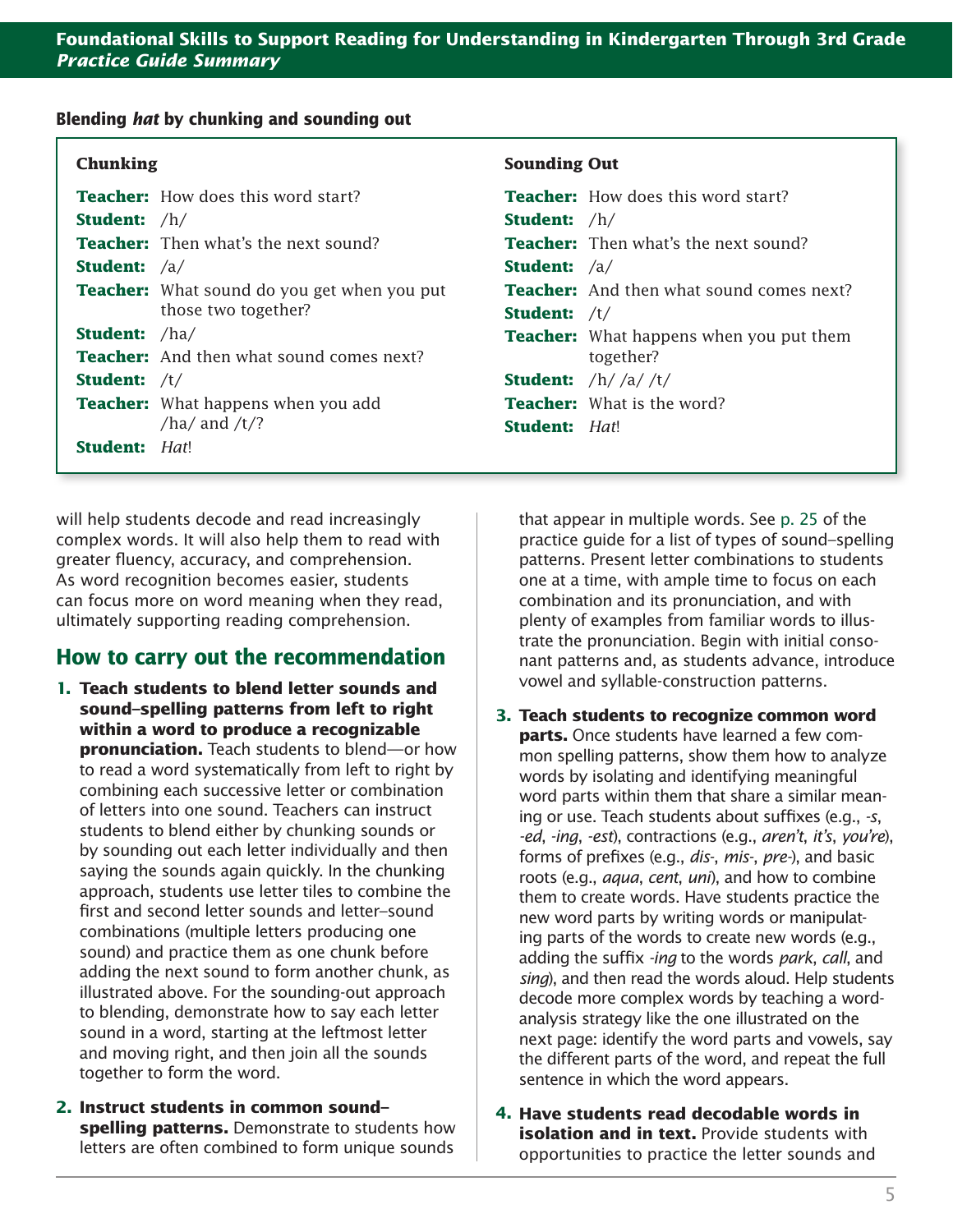### **Word analysis strategy**

**1.** Circle recognizable word parts. Look for prefixes at the beginning, suffixes at the end, and other familiar word parts.

(revisiting, unhappiness

**2.** Underline the other vowels. revisiting, unhappiness

**3.** Say the different parts of the word.

*re-vis-it-ing, un-happ-i-ness*

- **4.** Say them again fast to make it a real word. *revisiting, unhappiness*
- **5.** Make sure the word makes sense in the sentence.

sound–spelling patterns taught in the classroom using word lists, decodable sentences, short decodable texts, or texts that contain many examples of words spelled with recently learned letter sounds or sound–spelling patterns. Give each student a copy of a word list and/or connected text passage for the letter combination being taught (such as the letter combination *oi* as in oink), or write or display the words and passage on a board for the whole group to read together. Ask students to underline the letter combination in each word in the word list, and then underline the combination in the appropriate words in the passage.

**5. Teach regular and irregular high-frequency words so that students can recognize them efficiently.** Help students learn to quickly recognize high-frequency words—words that appear often in all kinds of text. Because these words are so common, learning to recognize them quickly will speed up the reading process so that students

#### **The "Star Words" activity**

- **1.** For each student, the teacher puts three to five high-frequency words on individual cards and connects the cards with a ring.
- **2.** Throughout the week, other adults (aides, other teachers, or parents) ask the student to read the words on the ring.
- **3.** For each word the student reads correctly, the adult puts a star on the card.
- **4.** When the student receives three stars on each card, more high-frequency words can be added to the ring.

can focus more on the meaning of the text. Irregular words (for example, *said*) have exceptions to the typical sound–spelling patterns and are not easy for early readers to decode. Use different strategies for teaching these words, such as teaching the words within the decoding sequence and correcting the pronunciation, labeling the words as rule-breakers and teaching them holistically, or having the student spell or write the words to draw attention to the middle sounds of the word. For regular words, have students apply their letter–sound skills to identify the word initially. Have students practice reading the words frequently until they learn to recognize them quickly. See [pp.](https://ies.ed.gov/ncee/wwc/Docs/PracticeGuide/wwc_foundationalreading_070516.pdf#page=35)  [29–30](https://ies.ed.gov/ncee/wwc/Docs/PracticeGuide/wwc_foundationalreading_070516.pdf#page=35) of the practice guide for classroom activities that help students practice high-frequency words, including the Star Words activity below.

#### **High-frequency words**

| <b>Irregular words</b> |              |      | <b>Regular words</b> |  |  |
|------------------------|--------------|------|----------------------|--|--|
| the                    | <i>there</i> | in   | did                  |  |  |
| was                    | want         | and  | then                 |  |  |
| from                   | said         | had  | with                 |  |  |
| <i>have.</i>           | friend       | that | down                 |  |  |
|                        |              | him  |                      |  |  |

**6. Introduce non-decodable words that are essential to the meaning of the text as whole words.** Non-decodable words are made up of irregular sound–spelling patterns or sound–spelling patterns that students have not yet learned (for example, *pigeon*). Before introducing a new text, determine if it includes any non-decodable words and, if so, introduce these words to students before reading the new text, including their spelling and meaning.

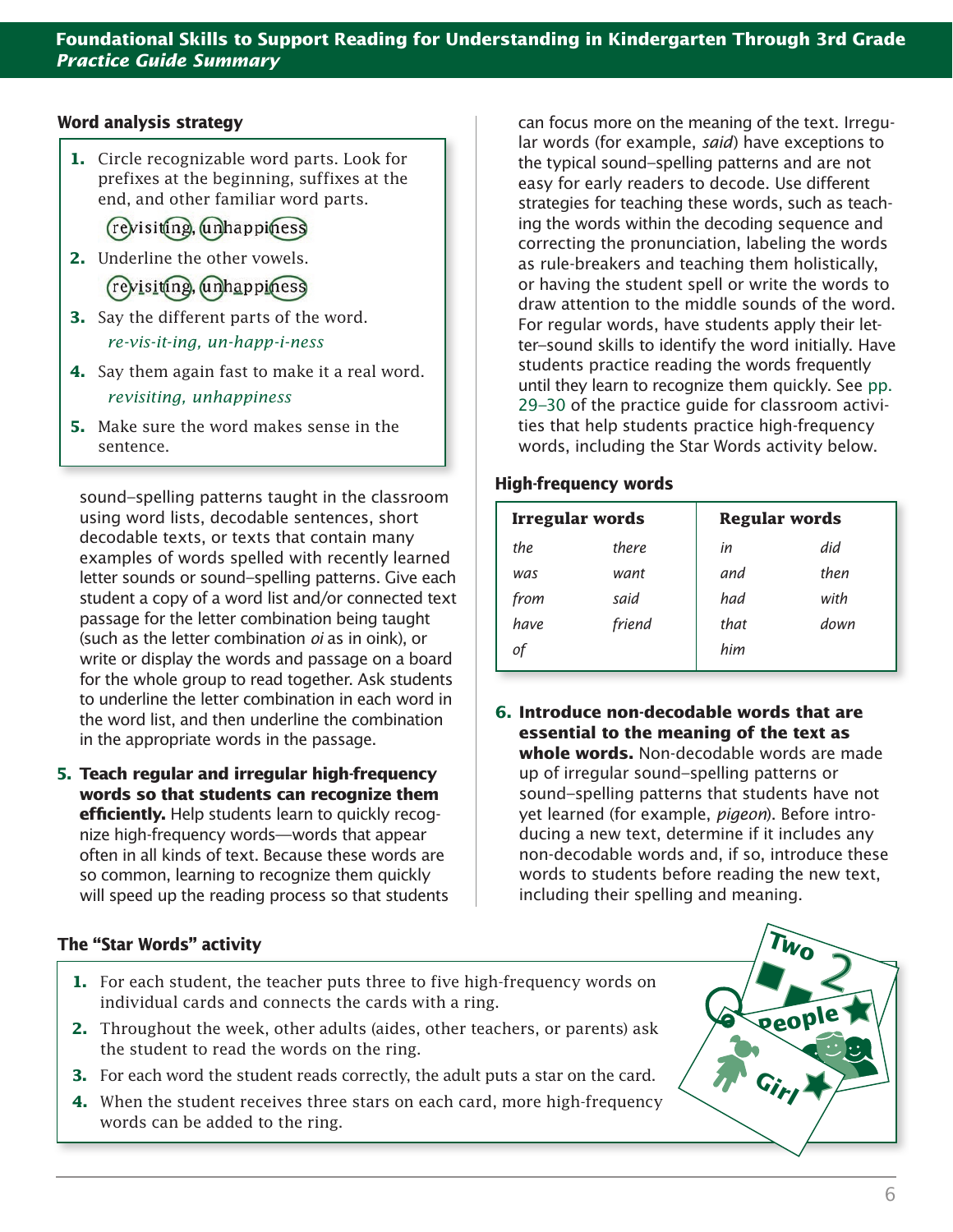# **Recommendation 4.**

# **Ensure that each student reads connected text every day to support reading accuracy, fluency, and comprehension.**

Reading connected text (multiple related sentences) poses different challenges than reading isolated words or phrases. Reading connected text accurately, fluently, and with appropriate phrasing and comprehension requires students to identify words quickly, integrate ideas in the text with their background knowledge, self-monitor their understanding, and apply strategies to support comprehension and repair misunderstandings.4 Having students read connected text daily, both with and without constructive feedback, facilitates the development of reading accuracy, fluency, and comprehension and should begin as soon as students can identify a few words.

# **How to carry out the recommendation**

- **1. As students read orally, model strategies, scaffold, and provide feedback to support accurate and eff icient word identification.** Students need to practice reading connected text while they are learning the alphabetic principle and decoding, as described in Recommendations 2 and 3. For example, first introduce a particular sound spelling pattern (such as *th*) by presenting isolated words, and then have students read texts featuring words that contain the given pattern. To help students practice decoding and word identification, plan activities in which students receive support from a more-proficient reader—such as a teacher, parent, or another student—who can provide constructive feedback or support. When students encounter words they find difficult to read, remind them to apply the decoding and word-recognition skills and strategies they have learned and to then reread the word in context (see figure to the right). As text difficulty decreases from frustration level to instructional level and finally to independent level, texts present less challenge, and students require less support to read them accurately.
- **2. Teach students to self-monitor their understanding of the text and to self-correct word-reading errors.** Teach students to monitor their understanding as they read and

## **Prompting students to apply word-reading strategies**

#### **For less advanced readers:**

#### **1. "Look for parts you know."**

Point out known letter sounds, sound-spelling patterns, or rime patterns if the student does not recognize any.

## **2. "Sound it out."**

If the student has difficulty, prompt each step of the process as shown in Recommendation 3.

**3. "Check it! Does it make sense?"** Prompt the reader to reread the sentence.

### **For more advanced readers:**

- **1. "You know this word part. Say this part."** Point to familiar prefixes or suffixes (e.g., -ing) or the first syllable of the word. Repeat for additional parts or syllables as needed.
- **2. "Now read the whole word."**

to correct word-reading errors when they occur. Often, students do not recognize word-reading errors because they have not been paying attention to their own reading to know whether their reading made sense. Model and teach strategies for self-monitoring and self-correction and integrate these strategies with word-reading and fluency instruction. When a student makes a word-reading error on a word he or she should be able to read, pause so the student can correct the error; provide support if needed. Rather than simply telling the student the correct word, have students reread the sentence in which the misread word appears.

**3. Provide opportunities for oral reading practice with feedback to develop fluent and accurate reading with expression.** Have students practice to develop reading fluency—the ability to read orally at a natural pace and with expression, including appropriate pauses at the ends of sentences. Through modeling and feedback, help students understand how to read the text with expression and in meaningful phrases rather than word by word. See [p. 36](https://ies.ed.gov/ncee/wwc/Docs/PracticeGuide/wwc_foundationalreading_070516.pdf#page=42) of the practice guide for activities to practice reading fluently.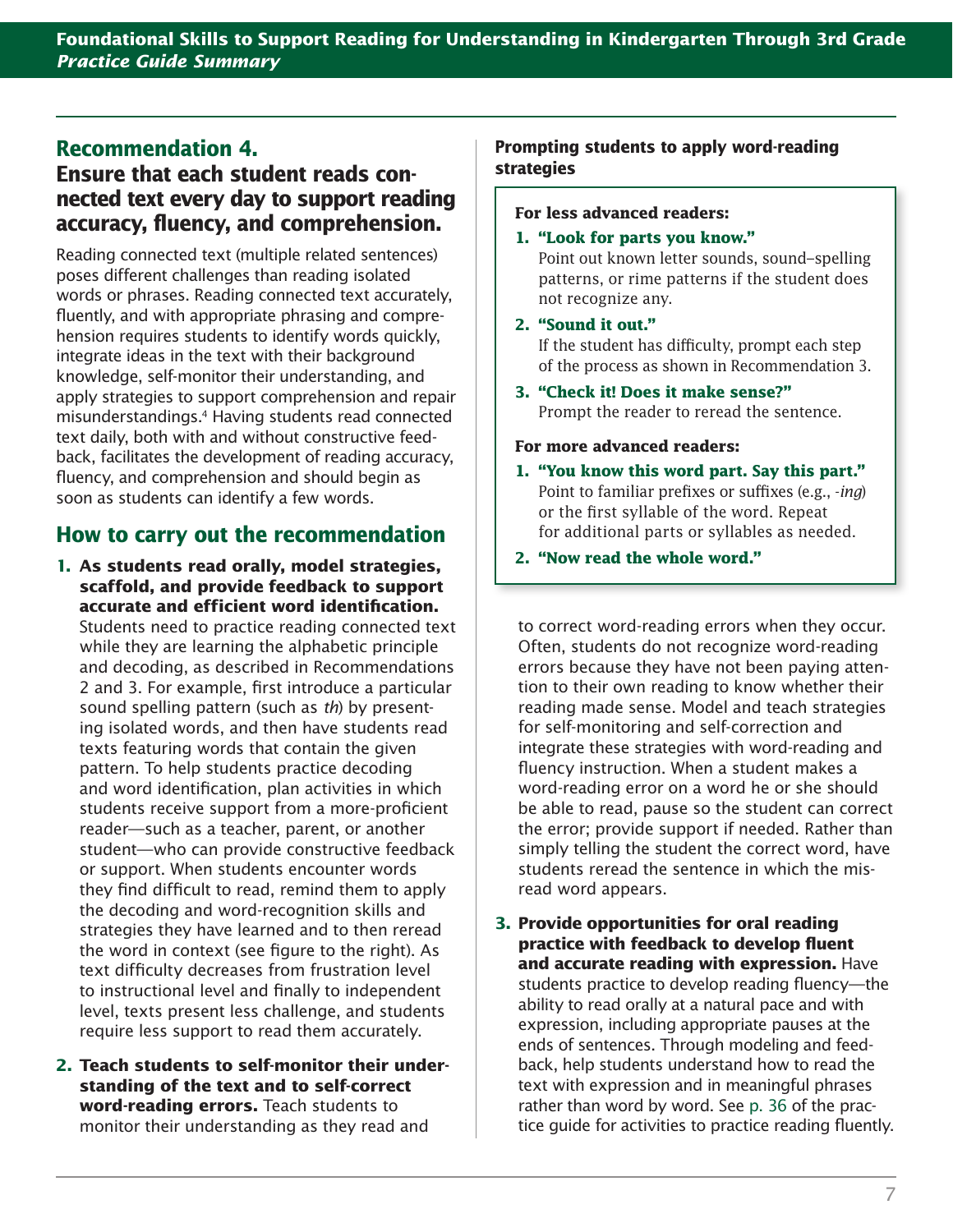# **Summary of Supporting Evidence**

#### **Recommendations and corresponding levels of evidence**

|                                                                                                                                     | <b>Levels of Evidence</b>        |                                    |                                   |
|-------------------------------------------------------------------------------------------------------------------------------------|----------------------------------|------------------------------------|-----------------------------------|
| Recommendation                                                                                                                      | <b>Strong</b><br><b>Evidence</b> | <b>Moderate</b><br><b>Evidence</b> | <b>Minimal</b><br><b>Evidence</b> |
| 1. Teach students academic language skills, including the use of infer-<br>ential and narrative language, and vocabulary knowledge. |                                  |                                    |                                   |
| 2. Develop awareness of the segments of sounds in speech and how<br>they link to letters.                                           |                                  |                                    |                                   |
| 3. Teach students to decode words, analyze word parts, and write and<br>recognize words.                                            |                                  |                                    |                                   |
| 4. Ensure that each student reads connected text every day to support<br>reading accuracy, fluency, and comprehension.              |                                  |                                    |                                   |

Each practice guide recommendation is assigned a **level of evidence** that summarizes the rigorous research supporting it. To decide whether the level of evidence is **minimal**, **moderate**, or **strong**, the WWC assesses all of the research related to the core practices in each recommendation. The WWC and the panel rate the strength of the research evidence supporting each of their recommendations.

The level of evidence conveys the WWC's assessment about whether rigorous research studies that relate to a recommendation:

- ∞Consistently demonstrate that the recommended practices improved relevant outcomes (see [p. 53](https://ies.ed.gov/ncee/wwc/Docs/PracticeGuide/wwc_foundationalreading_070516.pdf#page=59) of the guide for full list of relevant outcomes);
- ∞ Reflect the contexts and students to which the guide is meant to apply.

Regardless of the level of evidence, **each core practice in the guide is recommended by the expert panel**.

## **Summary of evidence for Recommendation 1**

The first recommendation in the guide was assigned a **minimal** level of evidence. A minimal level of evidence does not mean that there is no research evidence supporting the recommendation. Actually, several studies meeting WWC standards found that the practices in the first recommendation were effective; however, these studies did not consistently show effects across all of the relevant outcomes.

**Outcomes:** The WWC identified seven studies that examined interventions teaching students inferential language, narrative language, and vocabulary. Six of these studies examined vocabulary outcomes, and of these, three showed positive effects, and three did not show effects (positive or negative). The four studies that examined listening comprehension outcomes showed no positive or negative effects, and none of the seven studies examined effects on syntax outcomes.

**Contexts and students:** The three studies that revealed positive effects were implemented in the United States with students in kindergarten and 1st grade.

**Summary:** Overall, the studies that met the WWC's group design standards indicated positive but inconsistent findings for vocabulary outcomes, no positive or negative effects were detected for listening comprehension outcomes, and no findings on syntax outcomes were examined in these studies. Because the findings did not provide a large and consistent amount of evidence of positive effects, the WWC assigned a minimal level of evidence to support this recommendation. For more details, see the description of evidence for [Recommendation 1 on p. 63](https://ies.ed.gov/ncee/wwc/Docs/PracticeGuide/wwc_foundationalreading_070516.pdf#page=69) of the practice guide.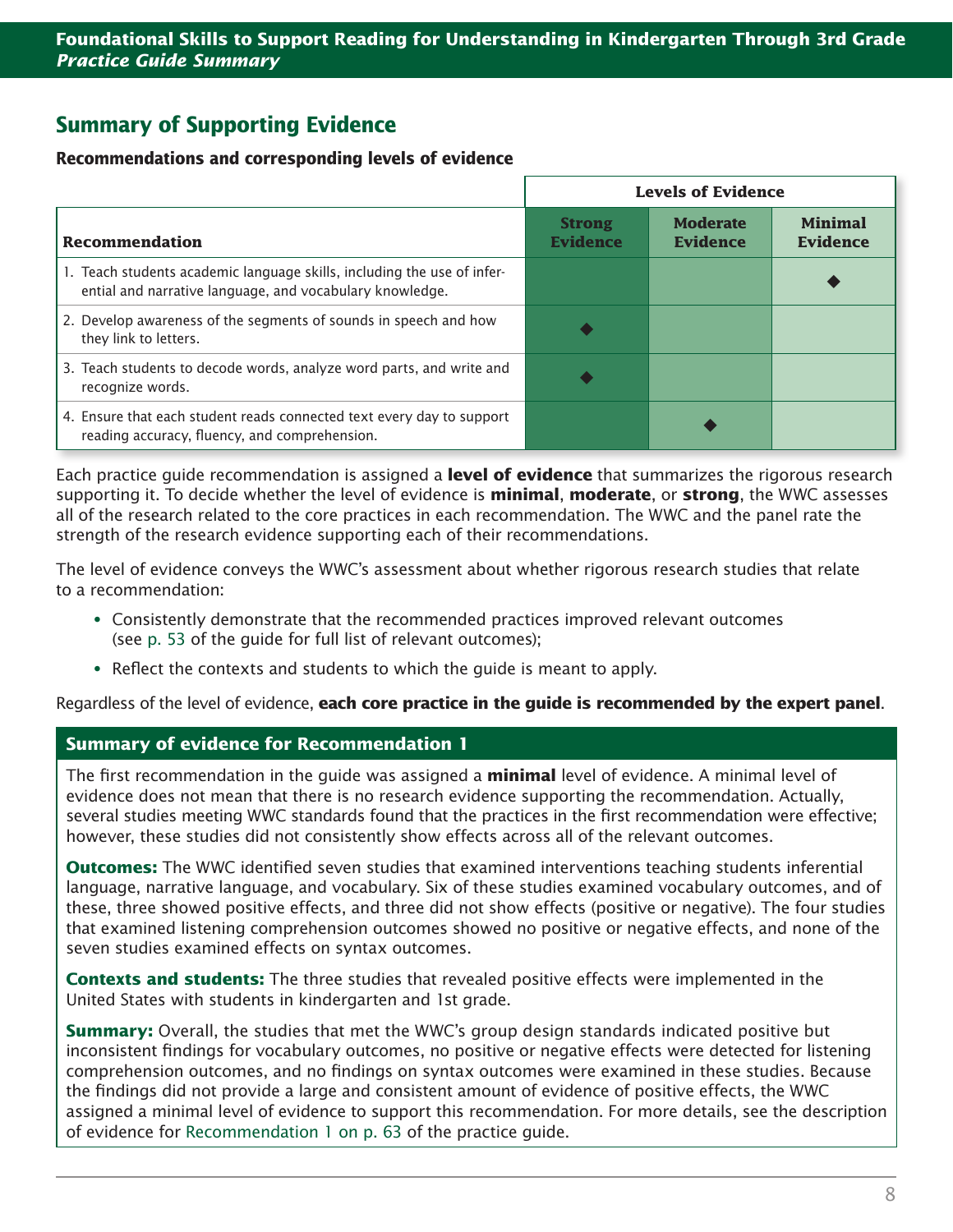### **Summary of evidence for Recommendation 2**

The second recommendation in the guide was assigned a **strong** level of evidence. This means there is consistent evidence that the recommended practices have positive effects on outcomes for the contexts and students to which the guide is meant to apply.

**Outcomes:** The WWC identified 17 studies that examined interventions to help students develop awareness of segments of sound and letter–sound correspondence. All 17 studies showed positive effects on letter names and sounds and/or phonology outcomes.

**Contexts and students:** The studies included diverse students, most of whom were in kindergarten and 1st grade in the United States or Canada.

**Summary:** Overall, the body of evidence consistently showed that the practices outlined in this recommendation improved students' knowledge of letter names, sounds, and phonology when used with early elementary students in the United States or Canada. Therefore, the WWC assigned a strong level of evidence to support this recommendation. For more details, see the description of evidence for [Recommendation 2](https://ies.ed.gov/ncee/wwc/Docs/PracticeGuide/wwc_foundationalreading_070516.pdf#page=73)  [on p. 67](https://ies.ed.gov/ncee/wwc/Docs/PracticeGuide/wwc_foundationalreading_070516.pdf#page=73) of the practice guide.

## **Summary of evidence for Recommendation 3**

The third recommendation in the guide was assigned a **strong** level of evidence. This means there is consistent evidence that the recommended practices have positive effects on outcomes for the contexts and students to which the guide is meant to apply.

**Outcomes:** The WWC identified 18 studies that examined the effects of teaching students to decode words, analyze word parts, and write and recognize words. Thirteen studies had positive effects on word-reading and/or encoding outcomes, and none of the 18 studies examined morphology outcomes.

**Contexts and students:** The studies included diverse students from kindergarten through 3rd grade. Most of the studies were conducted in the United States.

**Summary:** Overall, the evidence consistently indicated that the practices outlined in Recommendation 3 had positive effects on word-reading and encoding outcomes for diverse students. Therefore, the WWC assigned a strong level of evidence to support this recommendation. For more information, see the description of evidence for [Recommendation 3 on p. 74](https://ies.ed.gov/ncee/wwc/Docs/PracticeGuide/wwc_foundationalreading_070516.pdf#page=80) of the practice guide.

#### **Summary of evidence for Recommendation 4**

The fourth recommendation in the guide was assigned a **moderate** level of evidence. Although many studies relevant to this recommendation met WWC group design standards and showed positive effects, there was not a consistent pattern of effects across all relevant outcomes.

**Outcomes:** The WWC identified 22 studies that examined the effectiveness of interventions with connected text. While 18 studies showed positive effects on word reading, oral reading accuracy, oral reading fluency, and/or reading comprehension outcomes, eight of these studies only showed effects in one relevant domain with no positive or negative effects on other relevant outcomes. In addition, three studies showed no effects on any outcome, and one study showed a negative effect on one outcome.

**Contexts and students:** The 18 studies with positive effects included diverse students in kindergarten through 3rd grade. Sixteen studies took place in the United States, and two took place in the United Kingdom.

**Summary:** Although 18 studies had positive effects on at least one outcome, the evidence collectively was inconsistent, with one study finding a negative effect and 11 studies finding no positive or negative effects on at least one relevant outcome. Therefore, the WWC assigned a moderate level of evidence to support this recommendation. For more information, see the description of evidence for [Recommendation 4 on](https://ies.ed.gov/ncee/wwc/Docs/PracticeGuide/wwc_foundationalreading_070516.pdf#page=88)  [p. 82](https://ies.ed.gov/ncee/wwc/Docs/PracticeGuide/wwc_foundationalreading_070516.pdf#page=88) of the practice guide.